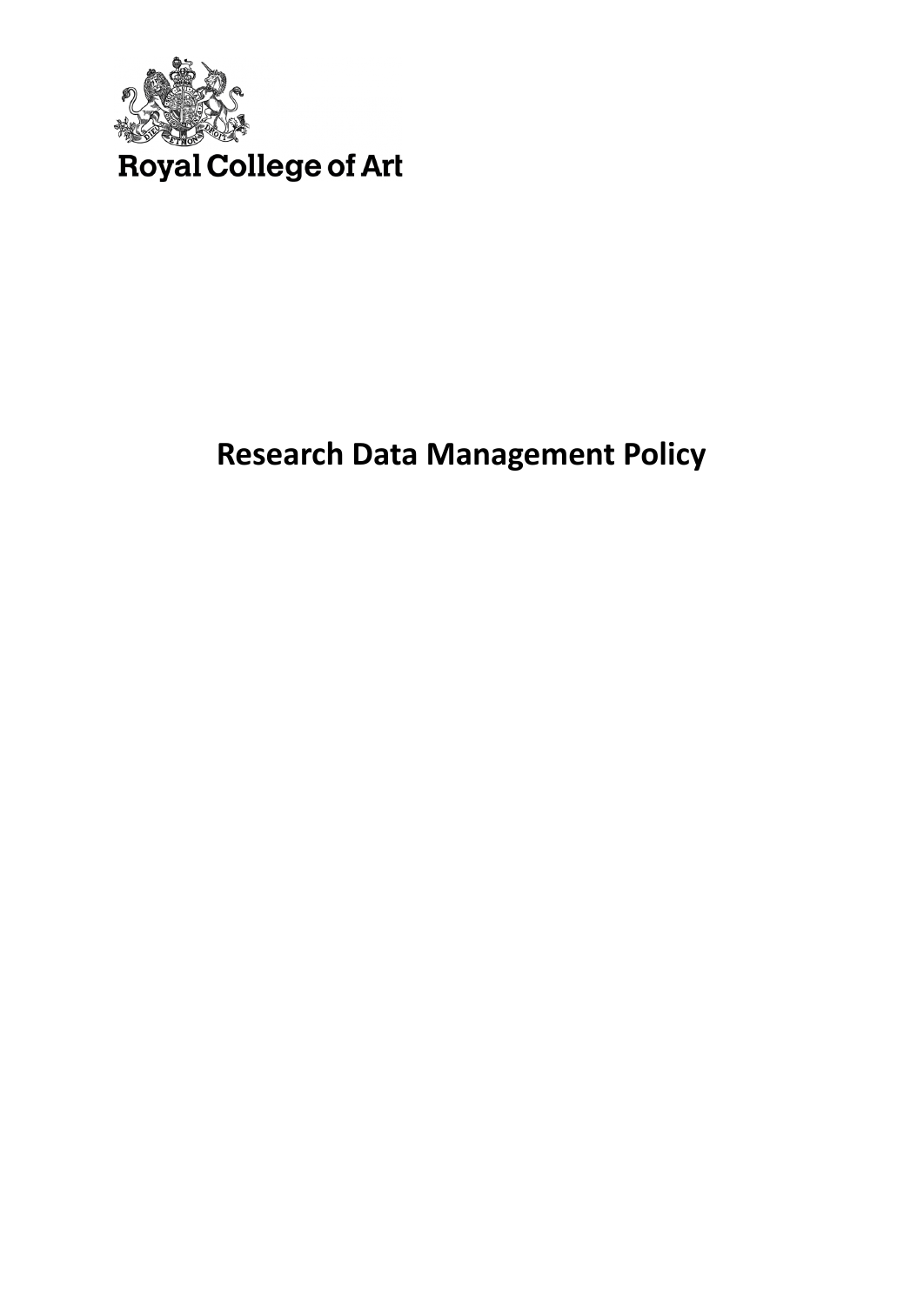### Contents

| 1. Introduction                      | 3 |
|--------------------------------------|---|
| 2. Scope                             | 3 |
| 3. Definitions                       | 4 |
| 4. Guiding principles                | 4 |
| 5. Responsibilities                  | 5 |
| 5.1 The Royal College of Art         | 5 |
| 5.1.1 Schools and research centres   | 5 |
| 5.1.3 Library                        | 6 |
| 5.1.4 IT                             | 6 |
| 5.2 Principal Investigators          | 6 |
| 6. Information regarding this policy | 8 |
| 7. Approval and periodic review.     | 8 |
| 8. Annexes                           | 8 |
| A. Summary of the RDM Policy         | 8 |
| B. Links to relevant RCA Policies    | 9 |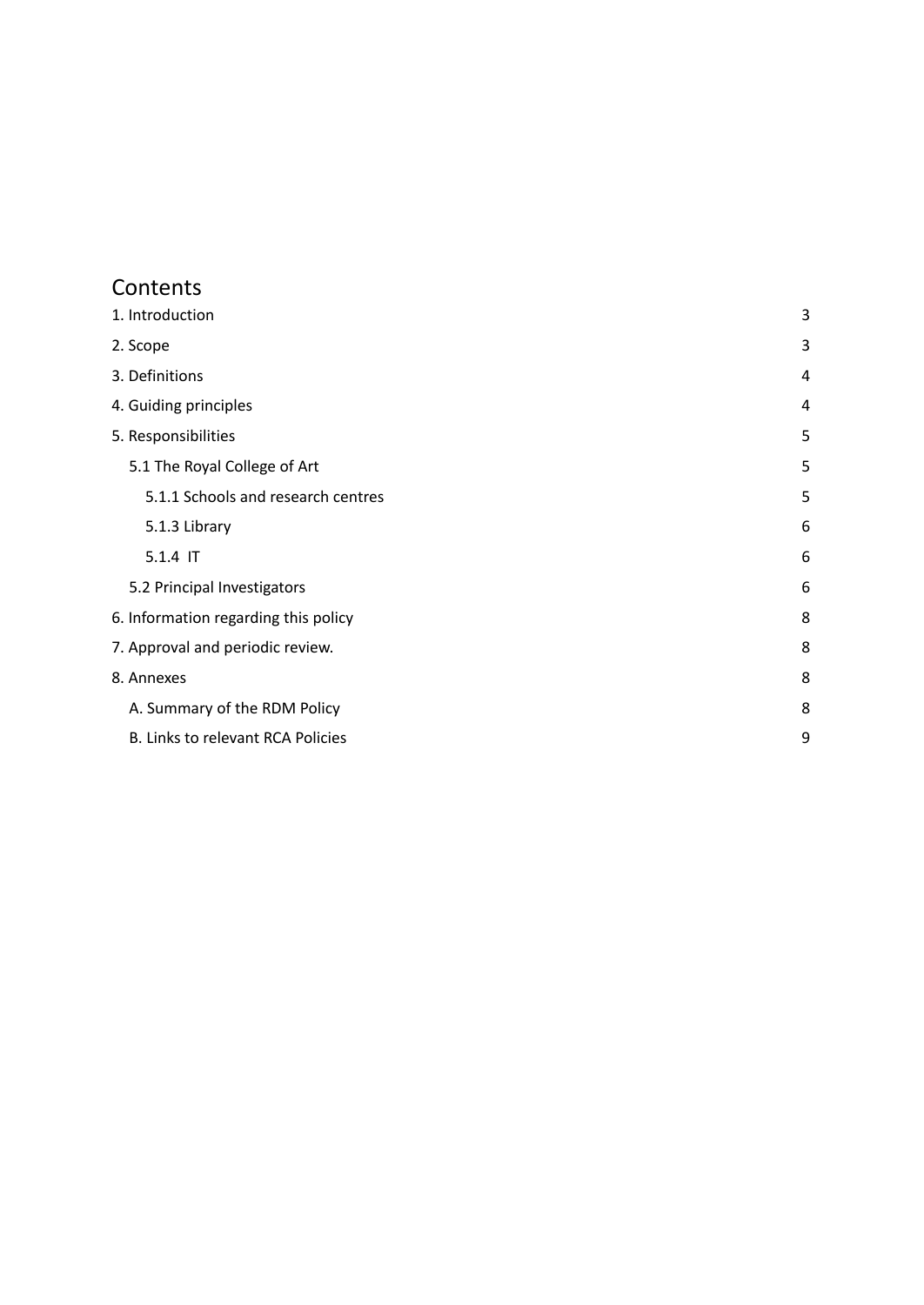# **Royal College of Art - Research Data Management Policy**

### <span id="page-2-0"></span>1. Introduction

This policy presents the principles of good research data management (RDM) within the Royal College of Art (RCA), as well as outlining the roles and responsibilities of the RCA and its staff and students in this respect. Research data is an asset and the RCA recognises its benefit and impact for wider society, the research community, the RCA and its individual researchers. Effective management of research data allows for extension of the value of data beyond the life of any research project, through data openness and sharing, and is an important part of good research conduct. Well managed data leads to higher quality research, increased research visibility and enhanced research collaboration opportunities. RDM is important in light of increasingly collaborative nature of research, where researchers need to share data across platforms and thus need effective systems and processes for storing, accessing and sharing data securely across multi-institutional research teams.

Research data is increasingly being shared and published openly, and public research funders now request a data management plan (DMP) to be delivered with each project they fund<sup>1</sup>. The plans describe the plans for management of data through the project lifecycle as well plans for storage and curation of data after the project ends. Funders ask that data be published openly if possible, but demonstrate an understanding that some data may not be deemed suitable for open publishing due to legal, commercial and ethical reasons.

The concept of research data within art and design may differ somewhat from that of other disciplines. Research at the RCA encompasses a broad range of disciplines, to include Architecture, Design, Robotics and Materials Science. The variety of research data created within the RCA will take many forms and will mirror this variety of disciplines, processes and the different types of output developed through research and innovation.

RCA is a research-intensive specialist art and design university, which is committed to upholding highest standards of academic research with their staff, students and the broader research community. We aim for research excellence, through providing a supportive research environment, to research staff and students. To this end, RCA has produced this Policy and provides services and guidance to support research staff and students in undertaking best practice in RDM. To further support staff in implementing this policy, RCA facilitates appropriate digital infrastructure to ensure that data is securely stored and is findable, accessible, interoperable and re-usable by others. The RCA understands that not all data can be shared, or made open, due to legal, commercial and ethical reasons, but also that these issues should not stand in the way of good research data management.

## <span id="page-2-1"></span>2. Scope

2.1 This policy applies to all data generated through research undertaken by RCA research staff and students (henceforth referred to as researchers), either solely or in collaboration with others. This includes, but is not limited to, research sponsored by grant funding or commercial contracts awarded to RCA and to other institutions with which RCA partners in undertaking research.

<sup>&</sup>lt;sup>1</sup> For data policies of UK Research Funders see the UK Research and Innovation: Common principles on data policy at:

<https://www.ukri.org/funding/information-for-award-holders/data-policy/common-principles-on-data-policy/>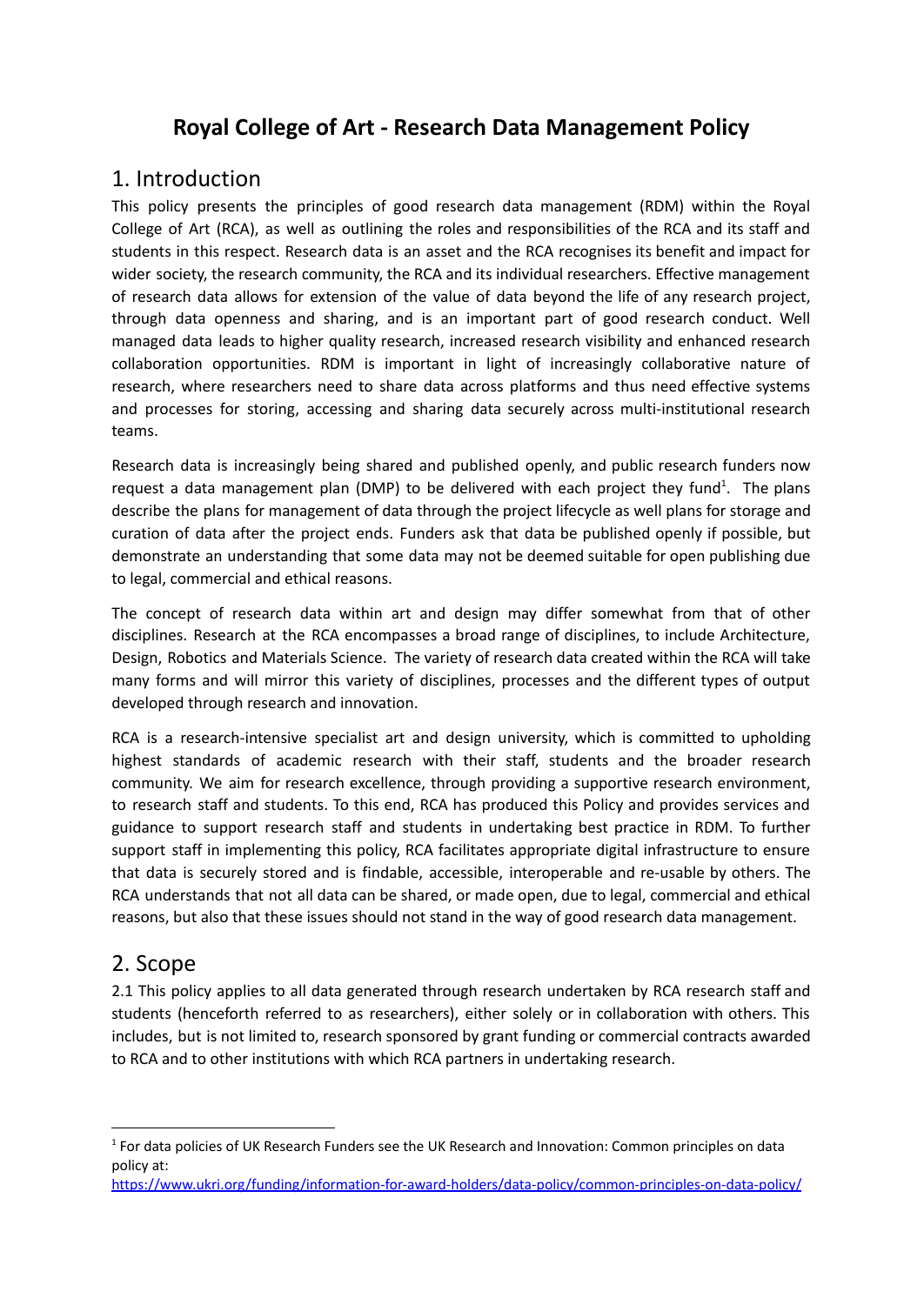2.2 The research data referred to in this policy includes, but is not limited to: image data (2D, 3D and video), audio data (music, sounds) sketchbooks, log books, trials, prototypes, ceramic glaze recipes, objects, and correspondence. Furthermore, data collected from human participants in the form of fieldnotes, photographs, survey findings, interview and focus group transcripts falls under the remit of research data and this policy.

2.3 RCA researchers should familiarise themselves with this policy, and consult it prior to commencing a research project or research student supervision. An 'at a glance' summary is provided in Annex X.

2.4 This policy should be read in conjunction with other related RCA policies, including the RCA Research Ethics Policy, the RCA Information and Data Management Policy, RCA Policy on Ownership, Protection and Exploitation of Intellectual Property Rights, and RCA Open Access Policy. Links to these policy documents are in Annex B.

### <span id="page-3-0"></span>3. Definitions

3.1 *Data Management Plan:* A Data Management Plan outlines what data is likely to be created through the course of research and how. The plan also outlines plans for the preservation of the data and how/if it will be shared, stating any restrictions on access that may need to be applied.

3.2 *Data Repository:* A place for preserving digital data after a project ends, and making it available for others to use. Selecting a trusted repository for your data The RCA research repository (ePrints), a discipline specific repository or a funder repository) is beneficial in that it will relieve the researcher of the long-term management of the data and will ensure its long term accessibility.

3.3 *Principal Investigator:* A person who is ultimately responsible for a research project. This includes intellectual, managerial and financial responsibility of research.

3.4 *Permanent Digital Identifier (PDI):* A unique permanent digital identifier used to identify datasets and publications. The PDI is fixed for the lifetime of the data and ensures that data can be cited appropriately to ensure credit is given to its creator/s.

3.5 *Metadata:* Metadata provides information about the dataset. This information includes descriptive information such as keywords, author, title and also process data which will describe methods through which data is collected and processed. Good standard metadata is vital for enabling the finding and reuse of data.

3.6 *Data Licencing:* Datasets should have a licence that states clearly what the re-use rights are. This will allow researchers who find a dataset to immediately know what they are allowed to do with it. For example, licenced images or music will state how specifically whether commercial use is allowed, whether the work can be remixed or tweaked, or whether it can be downloaded only. Licencing also applies to research data.

### <span id="page-3-1"></span>4. Guiding principles

4.1 RDM is part of good research practice and as such adds value to research outputs and increases their impact. This policy will guide RCA researchers to undertake best practice in RDM to ensure excellence in research conduct and to comply with funders' requirements of data management, openness and sharing.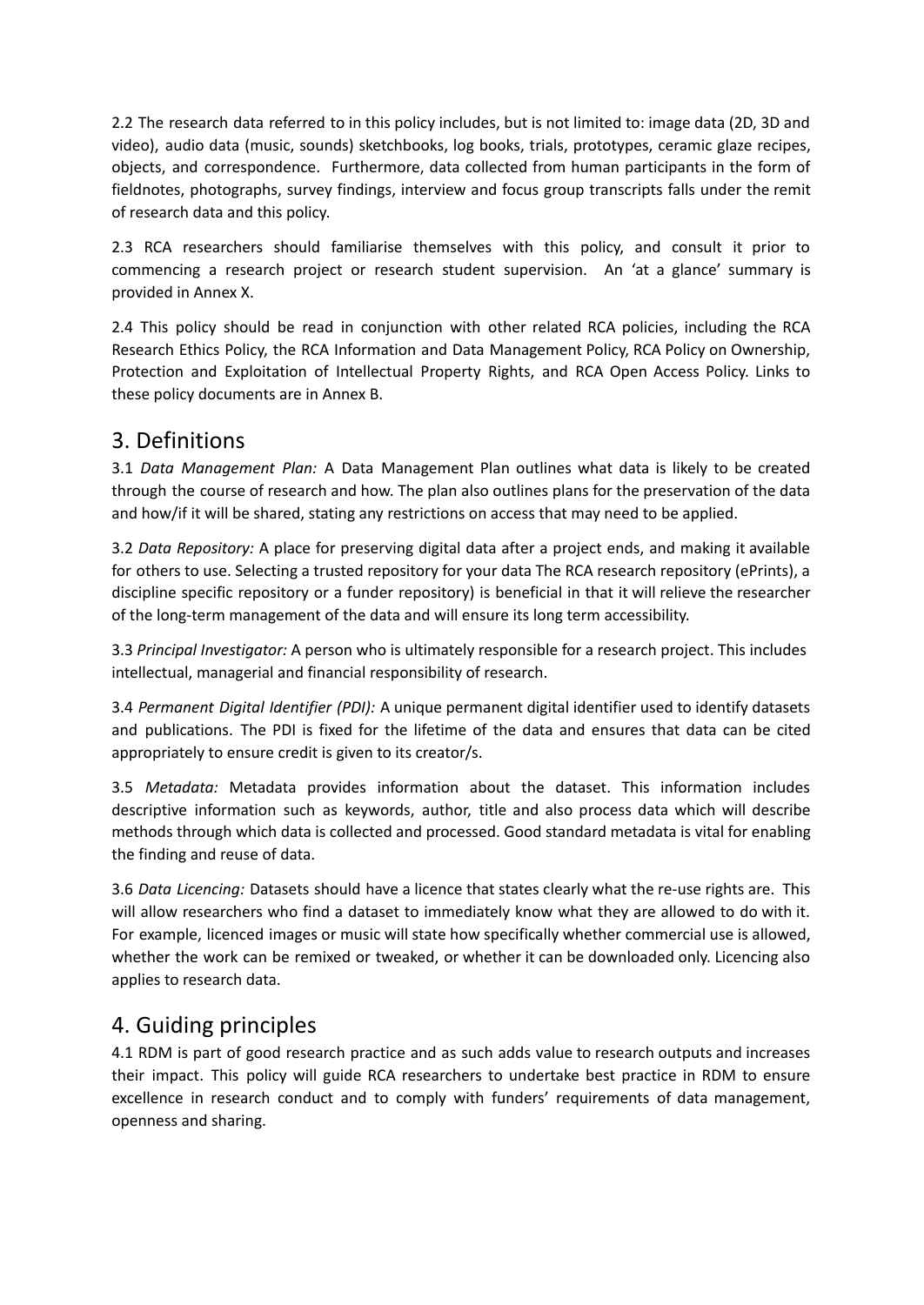4.2 This policy's guiding principles take inspiration from the UK Research and Innovation (UKRI) Common principles on data policy<sup>2</sup>, and the Concordat on Open Research Data<sup>3</sup> which guides the UK research community on best practices in RDM, and on making their data openly available for use wherever possible.

*Principle 1:* Good research data management is fundamental to all stages of the research process and should be established at the outset. Data with long-term value should be preserved and should remain accessible and usable for future research.

*Principle 2:* Data from research funded by public funds is a public good and should be made accessible and open, whenever possible. Open research data safeguards efficient and effective research practice, facilitates high quality research, and drives innovation.

*Principle 3:* To enable research data to be discoverable and effectively re-used by others, researchers should use the FAIR<sup>4</sup> principles for guidance and as far as possible make data **F**indable, **A**ccessible, **I**nteroperable and **R**eusable.

*Principle 4:* There may be ethical, legal and commercial aspects to research, which may hinder the sharing of research data. Researchers should ensure that these are considered at all stages in the research process, to avoid publishing and sharing unsuitable data.

*Principle 5:* Researchers should acknowledge and properly cite the sources of data they use in their research to recognise the intellectual contribution of their fellow researchers, who generate, preserve and share their datasets.

*Principle 6:* Researchers that publish data should provide adequate and persistent information for the research data to be cited, to support best research practice.

### <span id="page-4-0"></span>5. Responsibilities

This section presents the key roles and responsibilities of the RCA and its researchers. The RCA is fully committed to excellence in research data management and will thus provide support to researchers so that they may fulfil their responsibilities, set out in this section. Key support will be provided by RCA's Schools and Centres, Research Support Office, Library and IT as outlined here.

#### <span id="page-4-1"></span>5.1 The Royal College of Art

<span id="page-4-2"></span>5.1.1 Schools and research centres

5.1.1.1 RCA Schools and Research Centres are responsible for promoting this policy to their researchers and ensuring that they adhere to their obligations listed in section 5.2.

#### 5.1.2 Research and Knowledge Exchange Office

5.1.2.1 As part of grant application review and approval process Research and Knowledge Exchange staff are responsible for ensuring that all applications include a Data Management Plan.

```
https://www.nature.com/articles/sdata201618
```
<sup>&</sup>lt;sup>4</sup> Wilkinson, M.D., 2016, The FAIR Guiding Principles for scientific data management and stewardship. Nature, Scientific Data 3, Article Number *Scientific Data* volume 3, Article number: 160018 (2016). <sup>3</sup> HEFCE, RCUK, Universities UK and Wellcome Trust, 2016, Concordat on Open Research Data. Available online: <https://www.ukri.org/files/legacy/documents/concordatonopenresearchdata-pdf/> (Accessed, 5<sup>th</sup> August 2019)  $<sup>2</sup>$  UK Research and Innovation, 2015, Guidance on Best Practice in the management of research data. Available online:</sup> <https://www.ukri.org/files/legacy/documents/rcukcommonprinciplesondatapolicy-pdf/> (Accessed, 5<sup>th</sup> August 2019)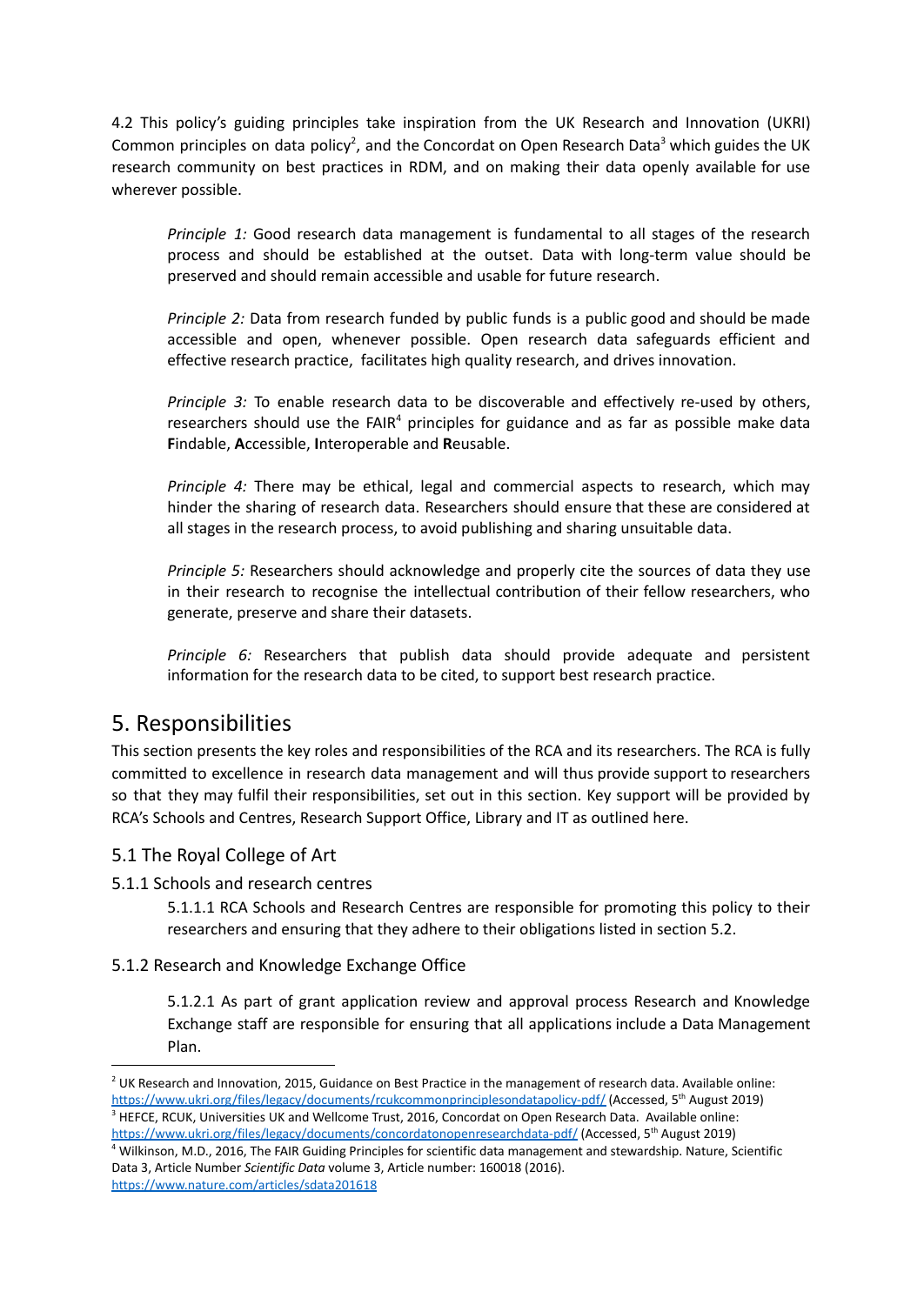5.1.2.3. Research and Knowledge Exchange Office will advise researchers on any ethical or legal issues that may hinder data sharing/openness.

#### <span id="page-5-0"></span>5.1.3 Library

5.1.3.1 The Scholarly Communications Librarian, with the support of IT, will provide advice on all aspects of RDM. This includes advising researchers on data repositories, metadata standards, data formats, PDIs, data citation, copyright and data licences.

5.1.2.2 The Scholarly Communications Librarian, in consultation with the Research and Knowledge Exchange Office as needed, will advise on the development of generic and funder-specific DMPs.

5.1.3.2 The Library will maintain a collection of latest versions of funder DMP templates and the RCA generic template.

5.1.3.3 The Library maintains a publicly available RCA research data catalogue in ePrints based on the information provided to them by PIs. The Library will facilitate the discovery and re-use of research data through publishing sufficient metadata and description of each dataset. Formats that aid re-use should also be used as far as possible.

#### <span id="page-5-1"></span>5.1.4 IT

5.1.4.1 IT will provide secure storage for research data throughout the research project lifecycle.

5.1.4.2 IT will provide technical advice on data storage, backup and archiving of data.

5.1.4.3 IT will contribute technical support and advice to researchers on RDM.

5.1.4.4 IT, more specifically Information Management, will provide support on support and advice to researchers on legal issues relevant to research data and RDM, e.g. Data Protection (GDPR), and Intellectual Property Rights (IPR).

#### <span id="page-5-2"></span>5.2 Principal Investigators

5.2.1 Principal Investigators (PIs) have overall responsibility for management of data created or used within their research. This extends also to data used within their research groups. RCA Research and Knowledge Exchange, Library and IT will provide guidance and services to support PIs in the responsibilities outlined here.

5.2.2 PIs are responsible for providing Data Management Plans (DMPs) for all research conducted within the RCA. Funder- specific DMP templates should be used where these are available, otherwise the RCA specific templates should be used. Support for this task will be provided to PIs by RCA Library and the Research and Knowledge Exchange Office (refer to Section 5.1 of this policy).

5.2.3 During the research process, PIs are responsible for ensuring that their research data is stored securely, to minimize risk of loss or unauthorised access, through using RCA provided services.

5.2.4 PIs are responsible for ensuring that research data from completed projects, and that of their group, are preserved and described in ways that maximise the opportunity for discoverability and re-use. This includes the responsibility for supplying adequate metadata and documentation so that data can be found and easily understood, as well as choosing an appropriate data format/s to aid re-usability. Library staff will provide support for both these tasks (refer to clause 5.1.3.1 of this policy).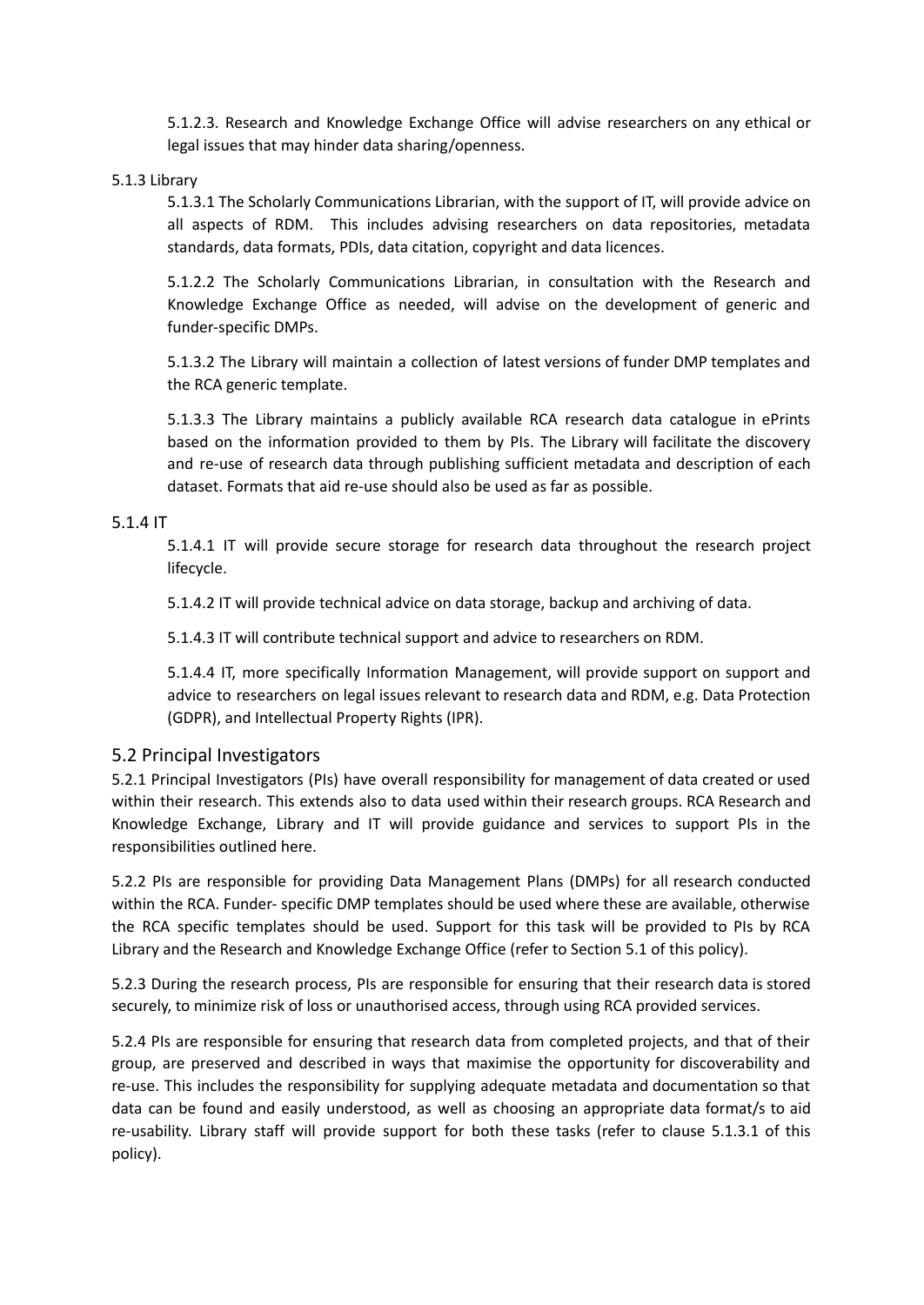5.2.5 PIs are responsible for identifying and preserving all research data that can be used to validate published research findings in the future, irrespective of whether this data can be shared or opened.

5.2.6 PIs are responsible for identifying which data can be shared. The minimum is all data that is relevant to supporting published findings. If this is data from human subjects, PIs are responsible for conducting any data sharing in a legal and ethical manner. PIs also have responsibility to know, and comply with, funder requirements in this respect.

5.2.7 PIs shall publish their sharable research data in a publicly available repository, no later than at the point of publication of findings. Should funder requirements differ, with respect to timing of deposit, or which repository should be used<sup>5,</sup> these take precedence. Before publishing data in a repository, PIs should consider the following:

5.2.7.1 *The use of embargoes:* If the PI is not able to publish data before the funder's deadline, they should request an extension of the embargo period from the funder. This means that the data remains available only to the researcher for a set period of time.

5.2.7.2 *Copyright and Intellectual Property Rights*: PIs should not share data that infringes on copyright and IPR. Where third-party data is used, access conditions should be understood and followed and any data used should be cited appropriately. Researchers should also refer to the RCA Policy on Ownership, Protection and Exploitation of Intellectual Property Rights for further guidance.

5.2.7.3 *Commercialisation:* PIs engaged in collaborative research with commercial partners must acknowledge that data provided by these may be restricted for commercial reasons. In the case of funded research, PIs should familiarise themselves with funder requirements regarding data management and sharing from commercial research.

5.2.7.4 *Licencing:* PIs should select a licence under which to publish their data and aim for licences that permit sharing and reuse.

5.2.7.5 *Ethical concerns:* PIs should take into consideration any ethical issues that may prevent data from being shared. Researchers should refer to the RCA Research Ethics Policy for further guidance.

5.2.7.6 *Privacy:* PIs should take all measures to protect privacy of research subjects and should thus anonymise personal data before sharing it. Researchers must understand how some data may not be anonymised to a sufficient standard, which may prevent data from being shared. Researchers should refer to the RCA Research Ethics Policy and the RCA Data Protection Policy for further guidance.

5.2.8 Any software developed as part of a research project, should also be managed under this policy.

5.2.9 PIs should ensure that all published data has a Persistent Digital Identifier (PDI) and inform the Library of the location of the data, the PDI and the relevant metadata. Repositories, such as the RCA research repository (ePrints), generally issue a PDI for each dataset.

5.2.10 Funding for RDM should be requested at application stage where this is an eligible cost allowed by the research funder. Research and Knowledge Exchange Office will assist researchers with the calculation and estimation of costs.

 $5$  Note that researchers can deposit data to multiple repositories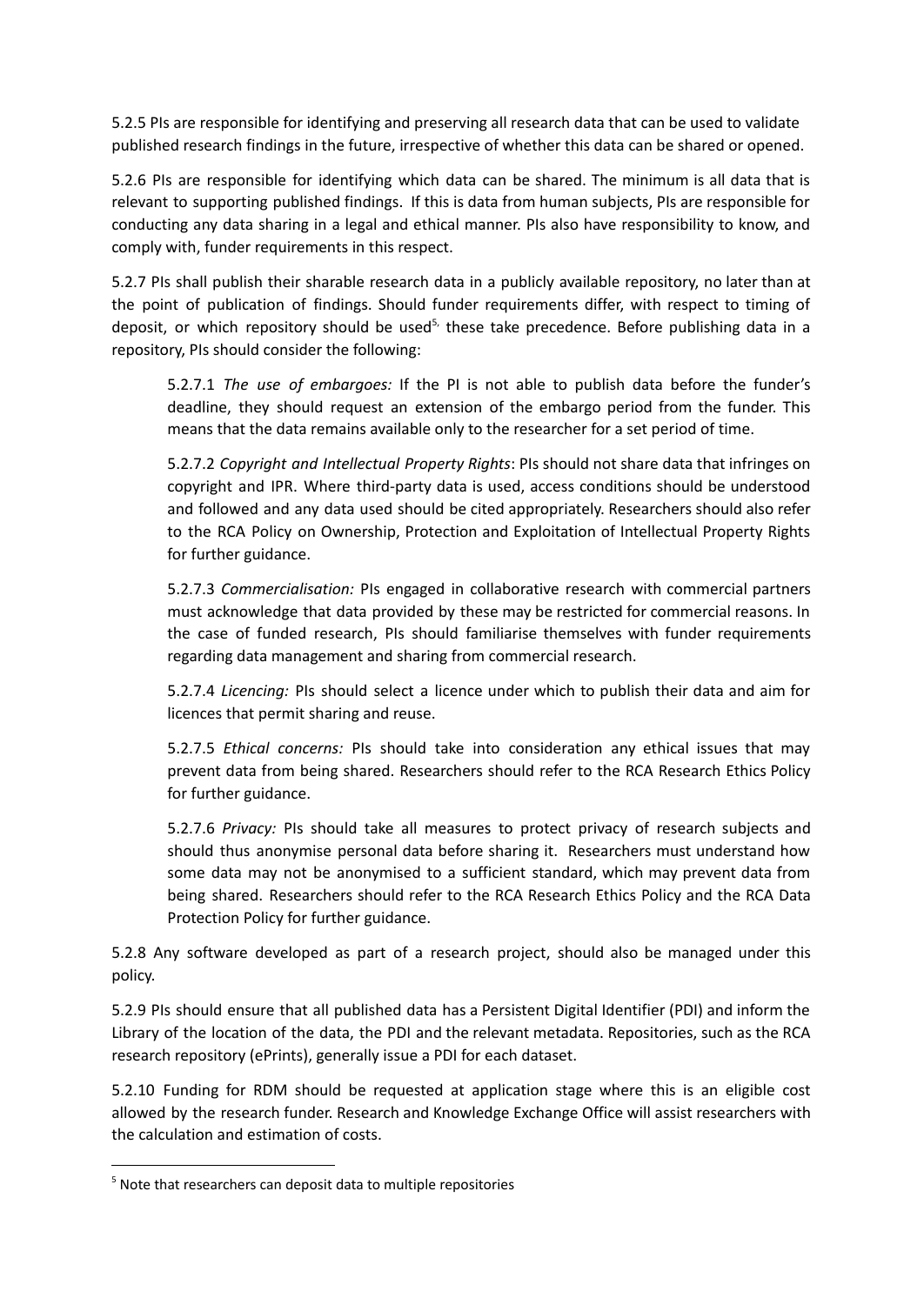5.2.11 PIs will ensure that shareable research data is made publicly available in line with funder requirements or for 10 years, whichever is longer.

# <span id="page-7-0"></span>6. Information regarding this policy

The office responsible for this policy is the Research and Knowledge Exchange Office. If any issues arise in connection with this policy, please contact rke@rca.ac.uk.

# <span id="page-7-1"></span>7. Approval and periodic review

This policy will be reviewed in line with RCA requirements, or earlier as needed.

### <span id="page-7-2"></span>8. Annexes

### <span id="page-7-3"></span>A. Summary of the RDM Policy

This policy on Research Data Management (RDM) takes as a guiding principle that research data is an important asset and its considered management is part of excellence in research conduct. Well managed data will assist researchers analyse and present their findings, and should the data be deemed to be suitable for publication will allow for validation and scrutiny of research results. Research data is increasingly being shared and published openly, and public research funders now request a data management plan (DMP) to be delivered with each project they fund. The plans describe the plans for management of data through the project lifecycle as well as after it ends. Funders ask that data be published openly if possible, but demonstrate an understanding that some data may not be deemed suitable for open publishing due to legal, commercial and ethical reasons.

This policy presents the roles and responsibilities of the RCA and its research staff in this respect. The Lead researcher on each project (PI) is ultimately responsible for data management, which includes ensuring that:

- DMPs are created and maintained throughout the lifecycle of a project. If the project is publicly funded, PIs should abide by funder policies in this regard and use their specific DMP template.
- Data is stored securely to avoid data loss or unauthorised access to data.
- After a project ends, data is curated for long term storage in a data repository such as the RCA research repository (ePrints).
- An evaluation of whether data can be published openly, after a project ends, is undertaken. If data is deemed to be suitable for open publishing, that appropriate measures are taken so that data is findable, accessible, interoperable and re-useable by others.

The RCA (including Research and Knowledge Exchange Office, Library and IT) is responsible for providing support to researchers so that they can carry out their responsibilities as listed above. The RCA has dedicated expert staff and the appropriate technical infrastructure to assist researchers with all aspects of RDM.